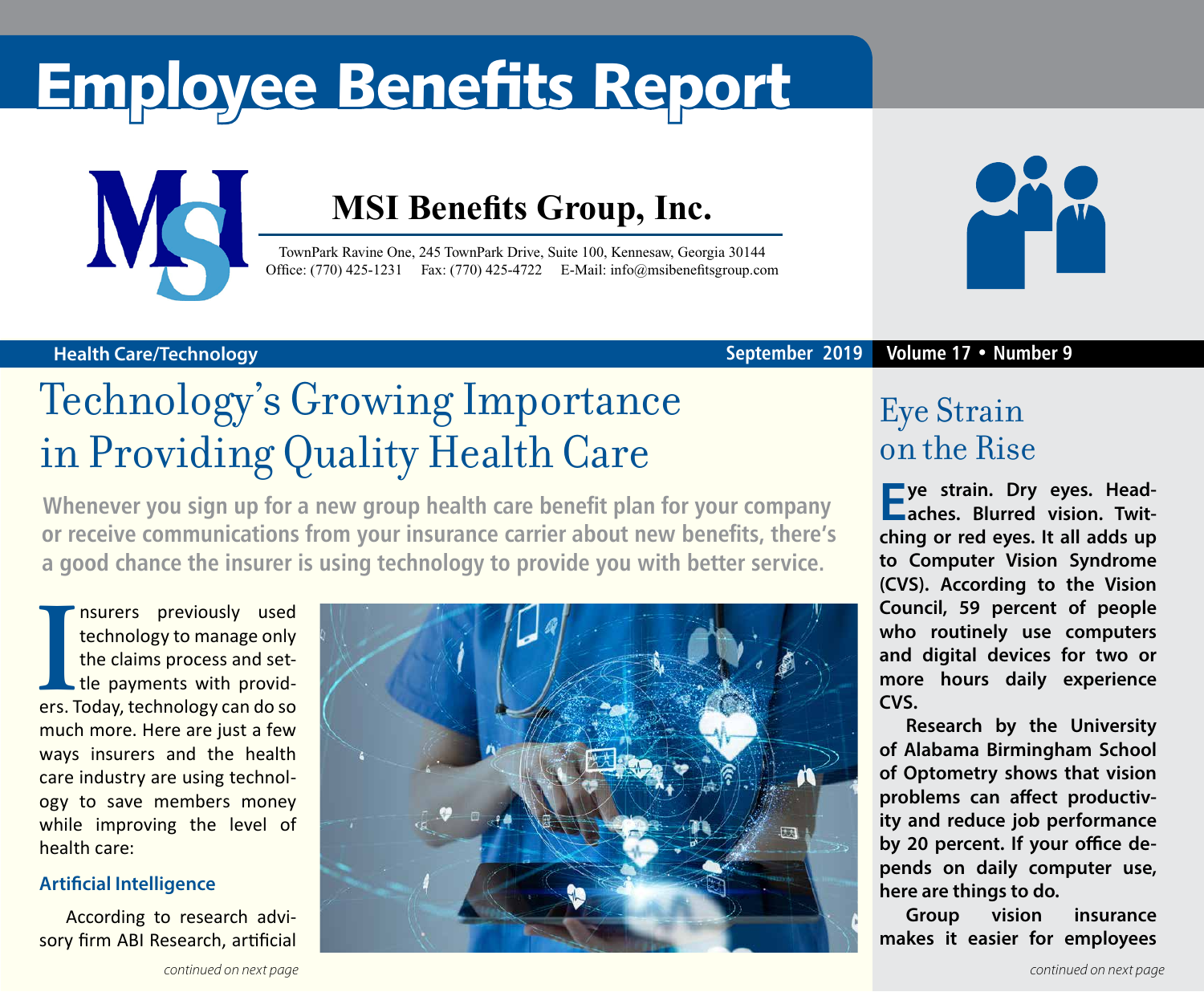intelligence (AI) applications will save the global health care sector an estimated \$52 billion by 2021. AI refers to software-driven systems that analyze data to make decisions and take actions. Some ways AI may affect health care this year:

- **Wirtual Medicine:** Individuals who have access to telemedicine can talk to a health care provider by phone or through a personal computer any time of day or night to discuss minor health issues such as a cold, flu, allergy or sprained ankle. This is particularly helpful to those who live in rural communities and who have limited access to health care providers. AI-enabled tools also allow providers to monitor their patients at home or in the clinic.
- **EXECTE Second Opinions:** Clinicians can use algorithms to accurately review data sets to screen for pathologies. For instance, a study presented at the European Respiratory Society International Congress found that AI can be an invaluable aid to help pulmonologists interpret respiratory symptoms accurately and make a correct diagnosis.
- **\* Predictive Analytics:** AI can combine data from a variety of sources, such as a patient's genetic test and their electronic health record to provide timely alerts and suggestions to a care team. As the technology develops and becomes more widespread, AI could help diagnose strokes, eye disease, heart disease, skin cancer and other conditions.
- **\* Data Analytics:** Providers can draw im-

portant insights and information to discover which practices are most effective to cut costs and improve the health of the patients served by health care institutions. Data analytics also can help develop insights on the systemic waste of resources; track individual practitioner performance; track the health of populations and identify people at risk for chronic diseases.

#### **Customer Service**

Technology can address consumer frustrations by providing easy access to information about benefits and member claims, and schedule health care appointments in a timely manner.

Digital assistants or chatbots are used on website landing pages to help answer product questions and are very popular, according to a Price Waterhouse Cooper analysis. Many physicians encourage patients to use their online portal, where they can view lab results and send messages directly to their provider with questions between appointments.

#### **Nanomedicine**

Nanomedicine is the medical application of nanotechnology to diagnose, treat and prevent various diseases by delivering medicine precisely to the place it's needed and in a manner that limits unwanted side effects. For instance, instead of treating cancer with chemotherapy that affects the entire body, nanomedicine delivers the chemotherapy directly to the tumor while minimizing exposure to the rest of the patient's body.

**to get comprehensive annual eye exams, which can detect serious eye and health conditions such as diabetes, high blood pressure, high cholesterol, glaucoma and cataracts. Your broker can help find a plan that's right for your employees.**

**Fluorescent or LED light bulbs can cause visual fatigue, so position workspaces so they're not in front of or behind a window, but at a 90-degree angle to reduce glare.**

**Encourage employees to follow the 20/20/20 rule and take a vision break every 20 minutes by looking at an object at least 20 feet away for at least 20 seconds.** 

**Invest in LCD monitors and screen protectors to reduce glare.** 

#### **Robot-Assisted Surgery**

Surgeons now have access to tools featuring cameras and mechanical arms, which give them a high-definition view of the surgical site. According to the Mayo Clinic, these tools increase precision, reduce the chances of infections and are minimally invasive, which can result in smaller scars.

### **3D Printing**

There are four core uses of 3D printing in the medical field. 3D printing is used to create:

- $*$  tissues and organoids
- \* surgical tools
- **\*\*** patient-specific surgical models
- \* custom-made prosthetics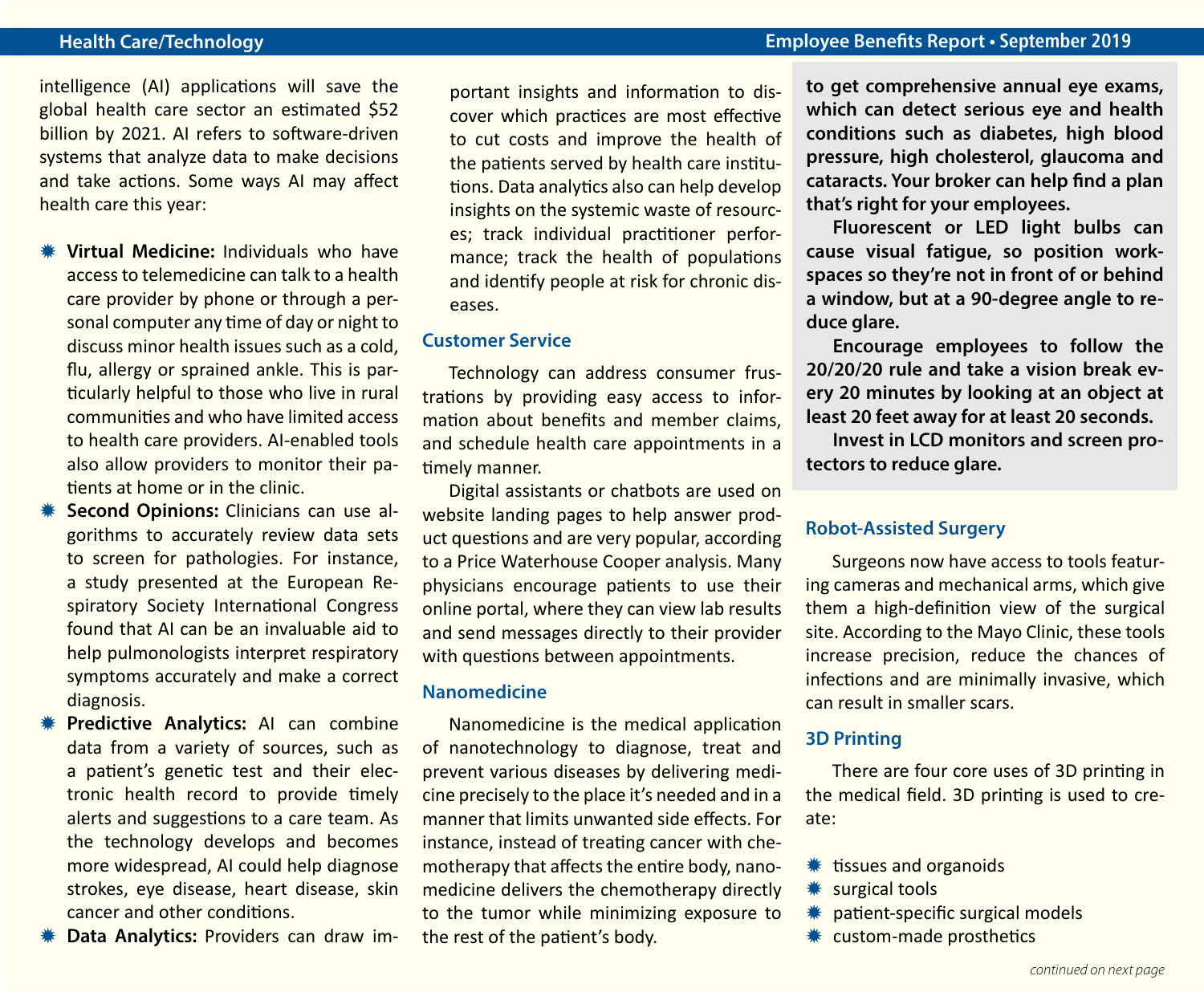One of the reasons 3D printing is becoming popular is the customizable aspect of the technology. 3D printing can even be used to produce realistic skin for burn victims.

#### **Virtual Reality**

Many health care institutions are already using virtual reality (VR) to assist in a variety of situations because it can provide a multi-sensory, immersive experience. VR currently is being used in the following settings:

- **\** Training health care workers
- $*$  Training surgeons in a realistic and low-risk simulated environment
- Offering therapy and rehabilitation for acute pain and anxiety disorders

For example, VR is being used to help stroke patients practice and relearn daily activities.

The VR health care services market is expected to grow from \$8.9 million in 2017 to \$285 million in 2022.

### New Rule Offers New HRA Options

**Business owners now have a way to help their employees get individual health care coverage.**

The U.S. Depart-<br>
ments of Health<br>
and Human Ser-<br>
vices; Labor; and<br>
Treasury released a new rule ments of Health and Human Services; Labor; and in June that allows employers to contribute to Individual Coverage Health Reimbursement Arrangements (ICHRA) as an alternative to traditional group health plan coverage.

An ICHRA is a way to provide employees with tax-preferred funds to pay for personal health care expenses, including the cost of health insurance coverage

purchased in the individual market, as well as Medicare. Money employers contribute to these tax-free accounts also is tax-deductible.

The rule will take effect January 2020 and is available to businesses of all sizes. Allowances within the same class must be the same size but employers can make distinctions based on the employee's age or family size. Employer annual contributions for ICHRAs are not limited.

Businesses can offer the individual HRA to all types of employees, including full-time; part-time; seasonal; salaried; hourly; temporary employees working for a staffing firm; employees covered un-



der a collective bargaining agreement; employees in a waiting period; foreign employees who work abroad; employees working in different locations; and a combination of two or more of the above. In order for employees to be eligible for ICHRA reimbursements, they must have coverage under an individual health insurance policy.

The rule also allows employers to set up an Excepted-Benefit HRA (EBHRA), which allows reimbursement of expenses other than premiums (e.g., copays, deductibles, or other expenses not covered by the primary plan) and COBRA, dental and vision premiums. Accounts can be funded up to \$1,800 per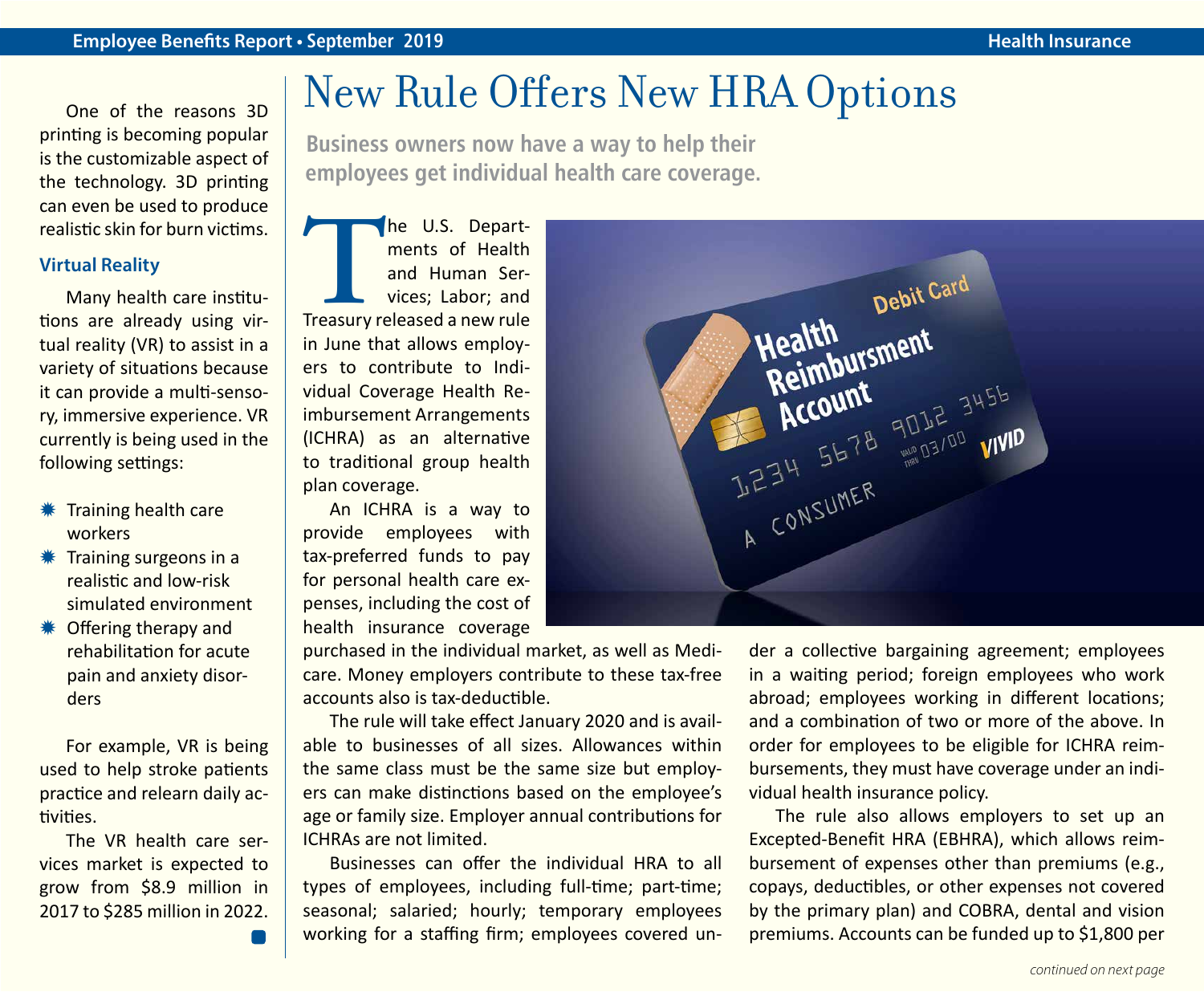#### **Employee Benefits Report • September 2019 Group Legal Plans**

year and employees are allowed to participate even if they decline enrollment in the company's traditional group health plan.

There are also a myriad of other rules concerning HRAs so check with your advisor for full details.

#### **History**

Standard HRAs — offered in addition to standard health coverage plans — are used to reimburse employees for qualified medical expenses and, in some cases, group health insurance premiums. Employers can claim a tax deduction for the reimbursements and reimbursement dollars received by employees generally are tax free.

In 2013, the Internal Revenue Service (IRS) issued a notice that limited employers' ability to offer HRAs and prevented employees from using the HRAs to pay for individual health coverage. In 2016, Congress created the qualified small employer HRA which allowed small employers with fewer than 50 employees to offer an HRA integrated with individual health insurance although there were many restrictions.

#### **The Future**

Some observers have concerns that employees, who are used to having their employer choose their

health care coverage, will not be happy about choosing their own insurance. Others worry that only small employers will offer this option.

One of the reasons the Trump administration is interested in expanding the use of HRAs is that as health costs and insurance premiums have risen, employers have had to shift more of the costs to employees through higher premiums or larger deductibles. High insurance costs have particularly been hard on small employers who have 100 or fewer employees because they have less bargaining power. Proponents hope that the rule will allow employees to shop for coverage that is a better fit for them and their families, instead of one-size-fits-all group plans. The White House believes that more than 11 million workers may benefit from the rule change, including about 800,000 who would otherwise go uninsured.

Experts believe small employers will like this new option because an HRA is a fixed cost from year to year. It's also an economical way for businesses that previously have not offered coverage to now provide coverage.

Again, there are a lot of rules and conditions pertinent to these new HRA options, so be sure to contact your broker.

## Legal Plan Representation: Peace of Mind at an Affordable Cost

**Your employees face legal issues far more often than you might think, and a group legal plan could relieve employees' financial and legal concerns while increasing loyalty to your company.**

**FIFT IT:** If the last five four percent of employees who were surveyed for MetLife's 15th Annual U.S Employee Benefit Trends Study said that they have been involved in a legal matter in the past year. Of those surveyed, 8 ifty-four percent of employees who were surveyed for MetLife's 15th Annual U.S Employee Benefit Trends  $\Box$  Study said that they have been involved in a legal matter in the past year. Of those surveyed, 82 percent had people think they will only need legal assistance for criminal matters, there are dozens of reasons an attorney can come in handy, including:

- \* Adoption
- $*$  **Buying a house**
- $*$  Serving as a caregiver
- **\*\*** Victim of identity theft
- $*$  Estate planning
- $*$  Need a will or trust
- $*$  Tax audit
- $*$  Debt collection
- $*$  Facing a foreclosure because of financial difficulties
- **★ Child custody issue**
- **₩** Unpaid traffic tickets

An attorney can help your employees with all of these situations, but assistance isn't cheap. According to the 2016 National Law Journal and ALM Legal Intelligence Survey of Law Firm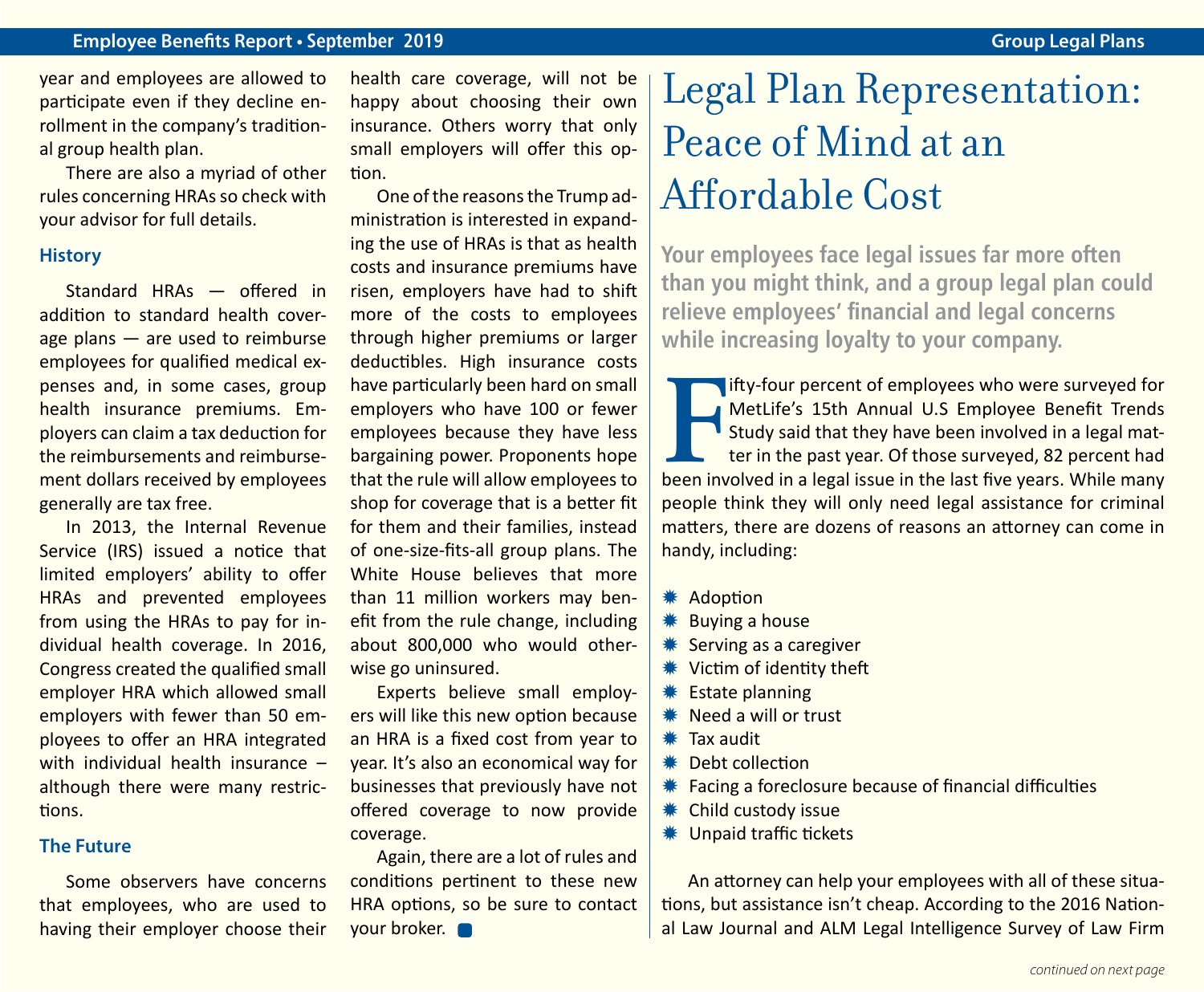Economics, the average hourly rate of an experienced attorney is \$338 an hour.

A group legal plan is a voluntary benefit that allows employees to access attorneys for help with personal legal matters that are covered under the plan — all without having to pay significant out-ofpocket costs. Extremely popular in Europe, legal plans were first offered in the late 1970s and became mainstream in the

1990s. As with many voluntary benefits, offering a group legal plan costs the employer little or nothing to set up and there is minimal administrative work.

Employees pay for the plan with a low monthly payroll deduction of about \$20 or less a month. Employees then can access attorneys as if they were on a retainer and meet with them in person, over the phone or by email. Attorneys also can make court appearances on behalf of the employee in cases such as traffic tickets or debt matters or they



can attend a tax audit or juvenile court hearing.

One of the most important benefits of a legal plan is that the attorneys have been vetted – which makes it easier for employees to find a good attorney. Although it varies from plan to plan, most attorneys in a plan must have several years law experience, have graduated from an accredited law school and hold a valid state law license. With most plans employees also have the option to use an attorney outside of the network and be reimbursed for some of the cost.

In addition, many people are intimidated by the thought of contacting a lawyer. Having easy access to an attorney who specializes in their particular problem makes it more likely they will promptly resolve their legal issues.

The biggest benefit to you, as an employer, is not only will you be able to offer a more robust benefit package, but your employees will

have one less stress that they bring to the workplace. When employees are distracted by personal problems, they can affect the workplace by wasting time; or through poor work performance; increased health care costs; or absenteeism or presenteeism. A voluntary legal benefits plan helps employees who need legal representation and provides peace of mind for those who might need assistance in the future.

Please contact us for more information.